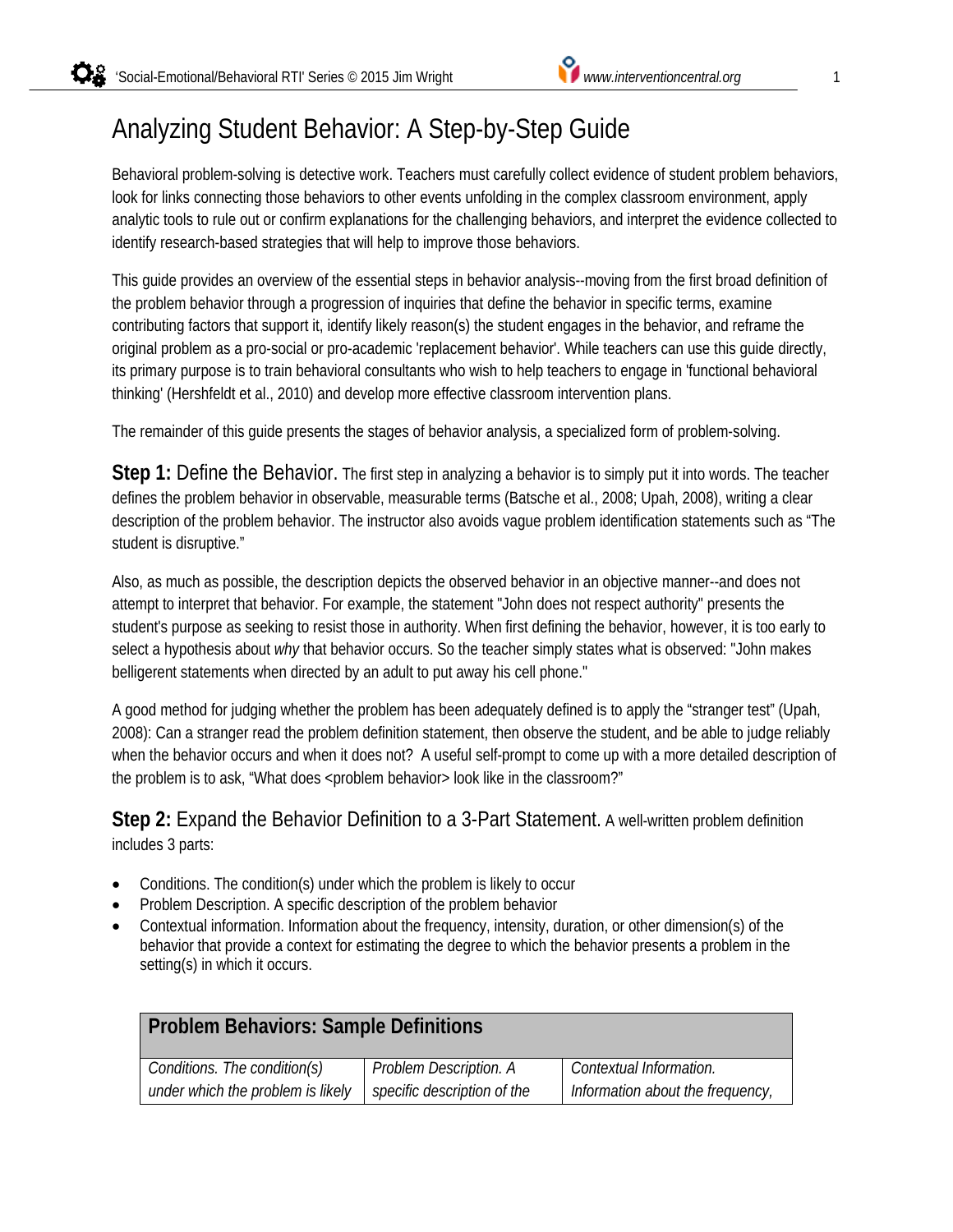| to occur                                                                                   | problem behavior                                                         | intensity, duration, or other<br>dimension(s) of the behavior |
|--------------------------------------------------------------------------------------------|--------------------------------------------------------------------------|---------------------------------------------------------------|
| During 20-minute independent<br>seatwork literacy tasks,                                   | John talks with peers<br>about non-instructional<br>topics               | an average of three times.                                    |
| In school settings such as the<br>playground or gymnasium, when<br>unsupervised by adults, | Angela is reported by<br>peers to use physically<br>threatening language | at least once per week.                                       |
| When given a verbal teacher<br>request                                                     | Jay fails to comply with<br>that request within 3<br>minutes             | an average of 50% of the time.                                |

**Step 3:** Develop Examples and Non-Examples. Writing both examples and non-examples of the problem behavior helps to resolve uncertainty about when the student's conduct should be classified as a problem behavior. Examples should include the most frequent or typical instances of the student problem behavior. Nonexamples should include any behaviors that are acceptable conduct but might possibly be confused with the problem behavior.

| <b>Problem Behaviors: Examples and Non-Examples</b>                                                                     |                                                                                                                                                                                                                                 |                                                                                                                                                                                                                                                                              |
|-------------------------------------------------------------------------------------------------------------------------|---------------------------------------------------------------------------------------------------------------------------------------------------------------------------------------------------------------------------------|------------------------------------------------------------------------------------------------------------------------------------------------------------------------------------------------------------------------------------------------------------------------------|
| Problem Behavior                                                                                                        | Examples                                                                                                                                                                                                                        | Non-Examples                                                                                                                                                                                                                                                                 |
| During 20-minute<br>independent seatwork<br>literacy tasks, John talks<br>with peers about non-<br>instructional topics | John chats with another<br>$\bullet$<br>student that he encounters at<br>the pencil sharpener.<br>John whispers to a<br>٠<br>neighboring student about a<br>comic book in his desk.                                             | At the direction of the<br>$\bullet$<br>teacher, John pairs up with<br>another student to complete<br>an assignment<br>John verbally interacts with<br>$\bullet$<br>students in an appropriate<br>manner while handing out<br>work materials as requested<br>by the teacher. |
| When given a verbal<br>teacher request, Jay fails to<br>comply with that request.                                       | Jay does not comply when<br>$\bullet$<br>directed by the teacher to<br>open his math book and<br>begin work.<br>Jay is verbally defiant and<br>٠<br>uncooperative when<br>requested by an adult to stop<br>running in the hall. | Jay does not comply with a<br>$\bullet$<br>teacher request because he<br>does not hear that request.<br>Jay asks the teacher to<br>explain directions that he<br>does not understand.                                                                                        |

Step 4: Antecedents: Identify Triggers to the Behavior. Antecedents are events or conditions that can influence or even trigger the occurrence of problem behaviors (Kern, Choutka, & Sokol, 2002). When the instructor is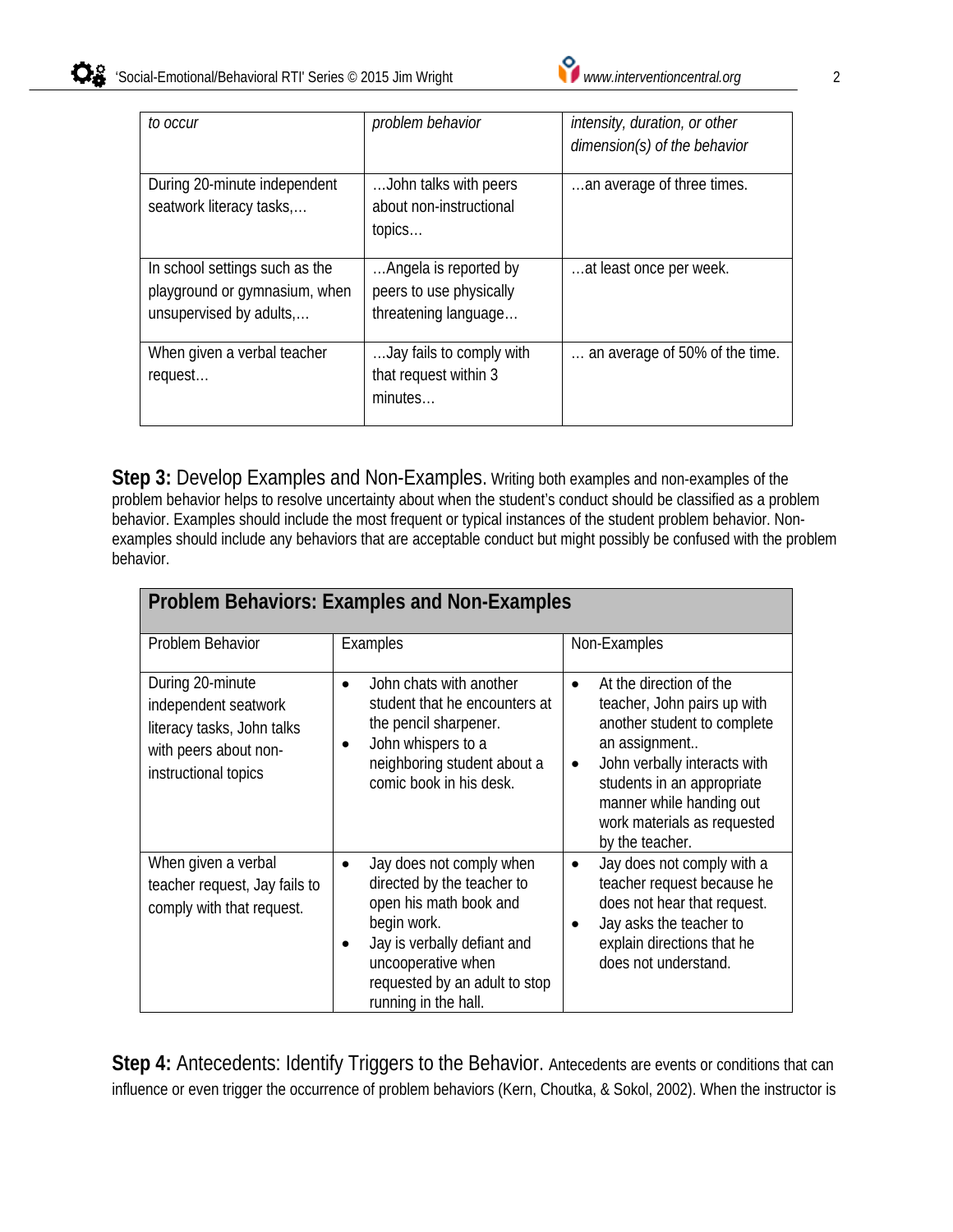able to identify and eliminate triggers of negative conduct, such actions tend to work quickly and--by preventing class disruptions--can result in more time available for instruction (Kern & Clemens, 2007). So in analyzing student behaviors, the teacher will want to consider what--if any--antecedent factors may contribute to the behavior problem.

Antecedents can be divided into two groups: remote and immediate.

Remote Antecedents. Remote antecedents (sometimes called 'establishing operations') are those influencing events that precede the behavior but are removed substantially in time and/or location from the setting(s) where the problem behavior actually appears (Horner, Day, & Day, 1997). Schools address remote-antecedent factors through 'neutralizing routines' (Horner, Day, & Day, 1997; Sprague & Thomas,1997). These are plans that attempt to get the student back to a normal level of functioning for that school day. Examples of remote antecedents and matching normalizing routines appear below.

| <b>Problem Behaviors: Remote Antecedents</b> |                                                                                                                                                                                        |                                                                                                                                                                    |
|----------------------------------------------|----------------------------------------------------------------------------------------------------------------------------------------------------------------------------------------|--------------------------------------------------------------------------------------------------------------------------------------------------------------------|
|                                              | Examples                                                                                                                                                                               | <b>Neutralizing Routines</b>                                                                                                                                       |
|                                              | Angela appears unmotivated to do classwork on<br>days when she fails to eat breakfast.                                                                                                 | Angela is allowed to visit the cafeteria to get a snack<br>when she misses breakfast.                                                                              |
|                                              | Whenever Brian spends the weekend with his father<br>and away from his mother, he returns to school<br>anxious about how his mother is doing and cannot<br>concentrate on school work. | In agreement with his mother and the school, Brian can<br>choose to call her at the start of the academic day when<br>needed to reassure himself that she is well. |
|                                              | Andre becomes non-compliant and belligerent in<br>math class when he has stayed up too late the night<br>before playing video games.                                                   | Andre is allowed to take a short nap if needed. [The<br>school also follows up with Andre's parents to work on a<br>plan to improve his sleep habits.]             |

Immediate Antecedents. Those events or situations that precede problem behaviors, contribute to their appearance, and are in close proximity in time and location to them are immediate antecedents. Here are examples:

#### **Problem Behaviors: Immediate Antecedents**

Examples

- When handed a challenging worksheet, Ricky tears up his paper.
- When seated next to her best friend , Zoe engages in off-task conversations in large-group instruction.
- When publicly reprimanded by her teacher, Emily stops participating in class.

Whether remote or immediate, antecedents that trigger or contribute to problem behaviors should be identified and steps included in the behavior intervention plan to prevent or neutralize them.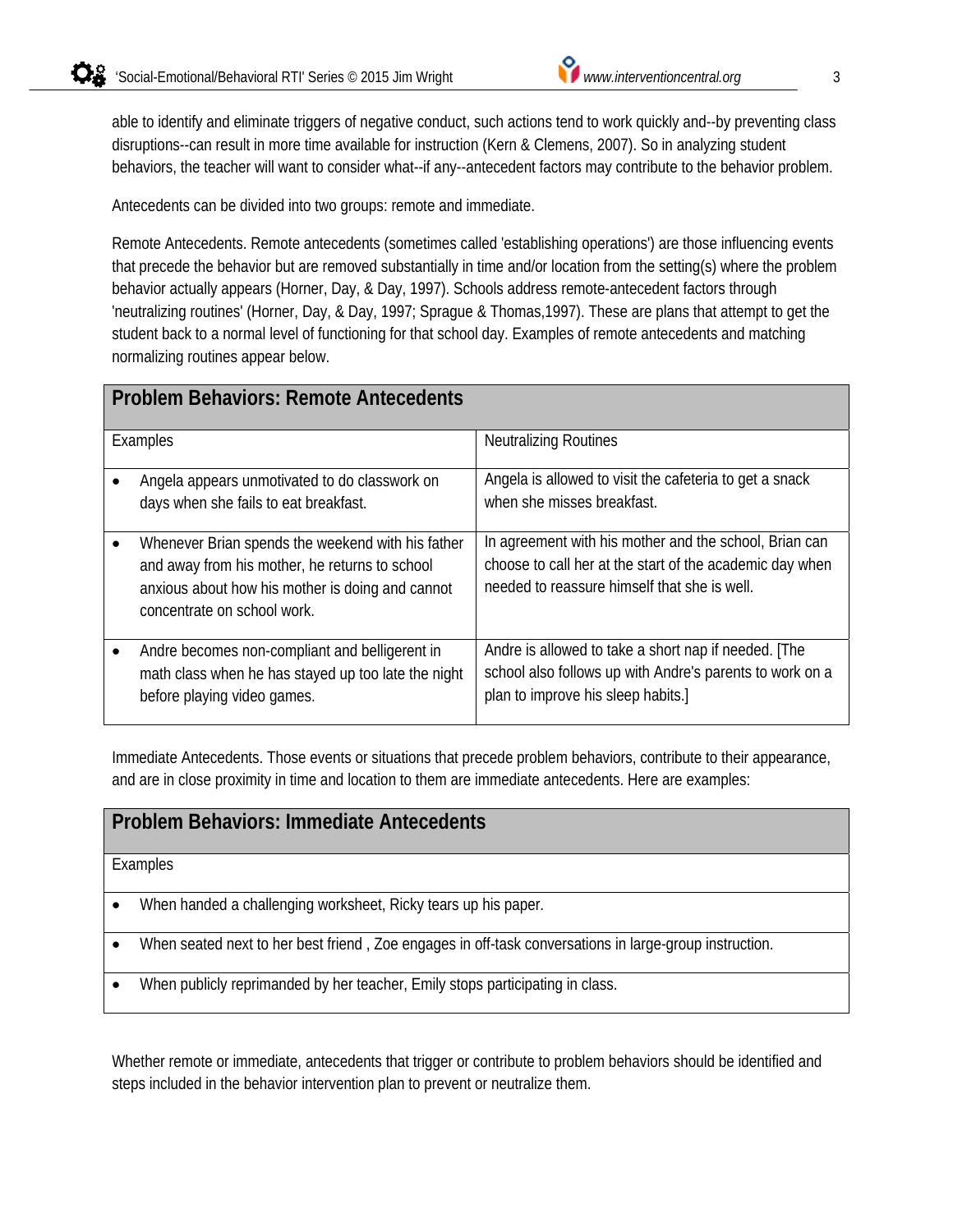**Step 5:** Consequences: Identify Outcomes That Reinforce the Behavior. The consequences that result from a student's behavior have the potential to increase or decrease the probability that the behavior will be repeated (Upah, 2008). Consequences that *increase* the display of a behavior are known as reinforcers. Usually problem behaviors continue because they are being regularly reinforced in the classroom. However, it is impossible to know in advance what consequences will increase a particular student's behavior, because people's responses to potential reinforcers are idiosyncratic --that is, unique to each individual (Kazdin, 1989). Here are examples of consequences for problem behaviors that can serve as reinforcers and sustain or accelerate behaviors.

## **Problem Behaviors: Outcomes That May Provide (Positive or Negative) Reinforcement**

- The student fails to complete the assigned work.
- The teacher reprimands the student.
- The teacher conferences with the student.
- The student receives positive or negative peer attention.
- The student is timed-out within or outside of the classroom.
- The student is sent from the classroom to the office or to in-school suspension (disciplinary referral).

**Step 6:** Write a Behavior Hypothesis Statement. The next step in problem-solving is to develop a hypothesis--or best guess--about why the student is engaging in an undesirable behavior or not engaging in a desired behavior (Batsche et al., 2008; Upah, 2008). Teachers can gain information to develop a hypothesis through direct observation, student interview, review of student work products, and other sources. The behavior hypothesis statement is important because (a) it can be tested, and (b) it provides guidance on the type(s) of interventions that might benefit the student.

The table below lists the *most common* reasons why a problem behavior is occurring:

| <b>Problem Behaviors: Common Reasons</b> |                                                                                                                                                                        |                                                                                                                                                                                                                            |
|------------------------------------------|------------------------------------------------------------------------------------------------------------------------------------------------------------------------|----------------------------------------------------------------------------------------------------------------------------------------------------------------------------------------------------------------------------|
|                                          | Hypothesis                                                                                                                                                             | Considerations                                                                                                                                                                                                             |
|                                          | SKILL DEFICIT. The student lacks the<br>skills necessary to display the desired<br>behavior (Gable et al., 2009).                                                      | If the student has never explicitly been taught the desired<br>behaviors, there is a strong likelihood that behavior-skill deficit is a<br>contributing factor.                                                            |
|                                          | PERFORMANCE DEFICIT. The student<br>possesses the skills necessary to display<br>the desired behavior but lacks sufficient<br>incentive to do so (Gable et al., 2009). | Poor motivation is a real and frequent cause of behavior<br>problems. However, schools should first carefully rule out other<br>explanations (e.g., skill deficit; escape/avoidance) before selecting<br>this explanation. |
|                                          | PEER ATTENTION. The student is seeking<br>the attention of other students                                                                                              | The student may be motivated by general attention from the entire                                                                                                                                                          |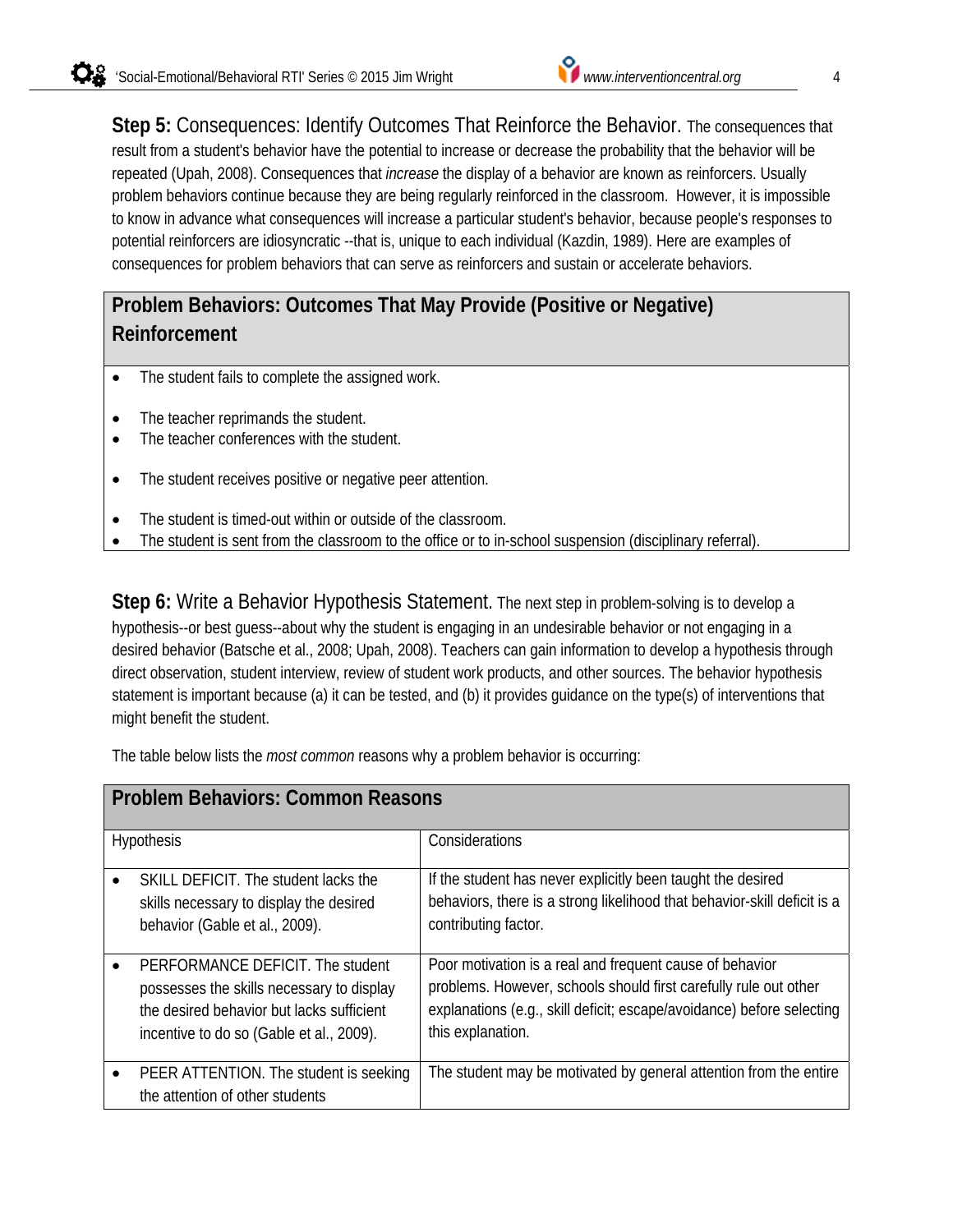| (Packenham, Shute & Reid, 2004).                                                                                                                                                                                 | classroom or may only seek the attention of select peers.                                                                                                                                                                                                                                                                                                                                                                        |
|------------------------------------------------------------------------------------------------------------------------------------------------------------------------------------------------------------------|----------------------------------------------------------------------------------------------------------------------------------------------------------------------------------------------------------------------------------------------------------------------------------------------------------------------------------------------------------------------------------------------------------------------------------|
| ADULT ATTENTION. The student is<br>seeking the attention of adults<br>(Packenham, Shute & Reid, 2004).                                                                                                           | The student may be motivated by general attention from all adults<br>or may only seek the attention of select educators.                                                                                                                                                                                                                                                                                                         |
| ESCAPE/AVOIDANCE. The student is<br>seeking to escape or avoid a task or<br>situation (Witt, Daly & Noell, 2000).                                                                                                | If the student demonstrates academic ability (e.g., via grades or<br>observed work) close to or at grade level, behavior problems may<br>be tied to motivation issues or attention-seeking. Students with<br>delayed academic abilities are more likely to be driven by<br>escape/avoidance.                                                                                                                                     |
| <b>EMOTIONAL BLOCKERS. The student</b><br>possesses the skills to display the desired<br>behavior "but is unable to deal with<br>competing forces—anger, frustration,<br>fatique." (Gable et al., 2009; p. 197). | Students fitting this profile typically have difficulty managing their<br>emotions (e.g., anxiety, anger) across settings and situations.<br>However, if evidence suggests that emotional outbursts are linked<br>to <i>specific</i> settings, situations, or tasks, the student may instead<br>be attempting to escape or avoid those particular situations--<br>suggesting poor academic skills or interpersonal difficulties. |

The structure of a behavior hypothesis statement is simple: the teacher writes a description of the problem behavior (developed in an earlier step) and selects a hypothesis that best explains the behavior based on available evidence (Batsche et al., 2008). The table below shows how these statements are formatted and offers several examples:

| <b>Behavior Hypothesis Statements: Examples</b>                                                                   |                     |                                                                                             |
|-------------------------------------------------------------------------------------------------------------------|---------------------|---------------------------------------------------------------------------------------------|
| Problem Behavior                                                                                                  | <because></because> | <b>Hypothesis</b>                                                                           |
| During 20-minute independent seatwork literacy<br>tasks, John talks with peers about non-<br>instructional topics | because             | he is avoiding academic work.                                                               |
| When given a verbal teacher request, Jay fails to<br>comply with that request                                     | because             | he is reinforced by the negative adult<br>attention that results from his<br>noncompliance. |

Step 7: Select a Replacement Behavior. When the problem behavior has been adequately described and its function identified, the teacher will want to choose an alternative behavior intended to *replace* it (Batsche et al., 2008; Scott & Kamps, 2007). Behavior plans tend to be more successful when educators and students look beyond negative behaviors to be eliminated ('STOP' behaviors) toward those pro-social and pro-academic behaviors that should replace them ('START' behaviors). That is, by selecting a positive behavioral goal that is an appropriate replacement for the student's original problem behavior, the teacher reframes the student concern in a manner that allows for more effective intervention planning.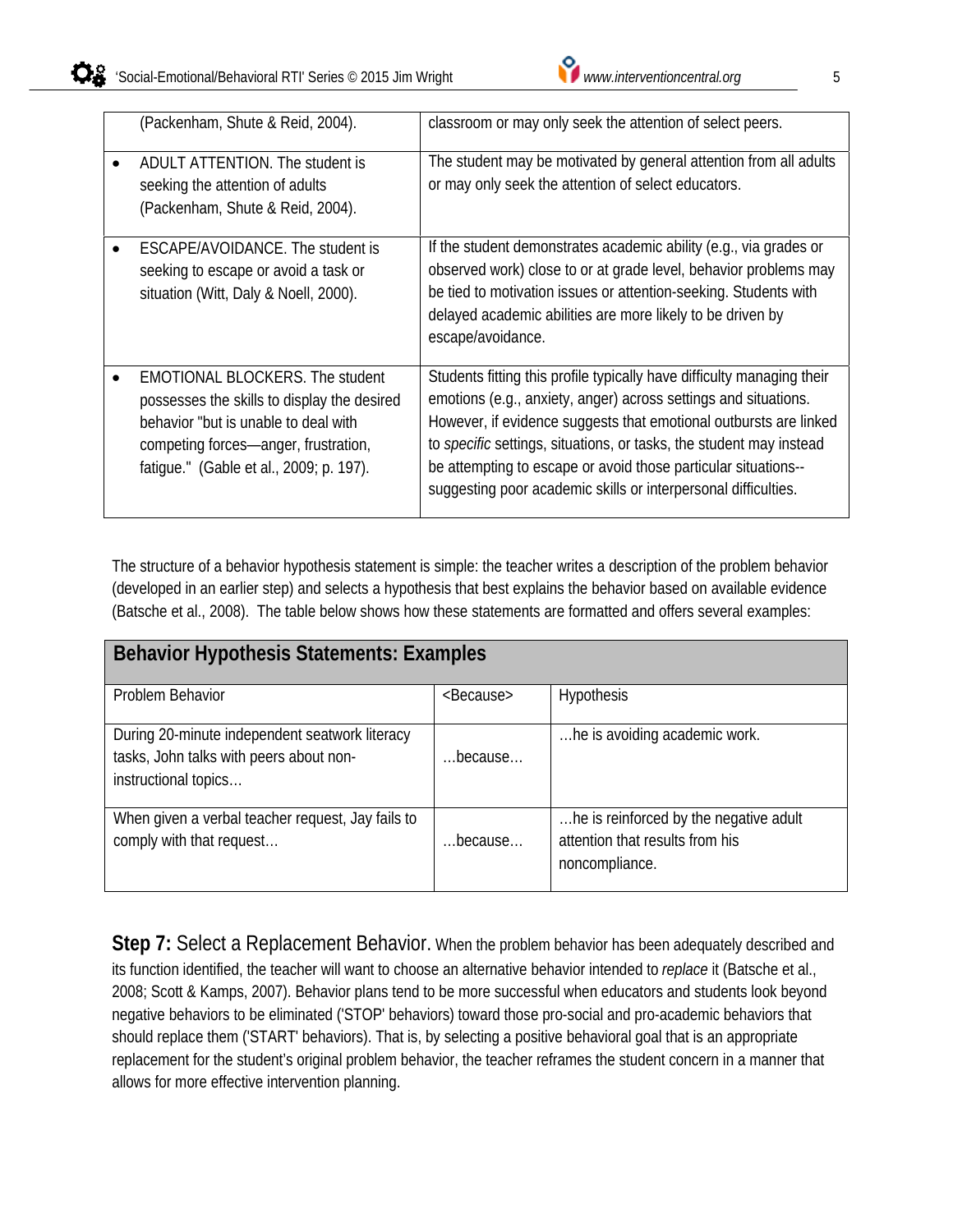Replacement behaviors fall into 2 categories: replacement based on function and replacement based on incompatibility.

Replacement by Function. In replacement by function, the replacement behavior is one that is positive and at the same time fulfills the *same* behavioral function now supporting the student's current negative behavior. For example, a student may be loudly confrontational toward a teacher because this behavior serves the function of allowing the student to escape an aversive academic task. A suitable replacement behavior in this instance is to train the student to request a brief work-break when needed. Thus, the replacement behavior allows the student to exercise the same function (escape from a frustrating task) in a manner that no longer disrupts instruction. When possible, replacement behaviors should be selected to match the function of the problem behavior.

Replacement by Incompatibility. In many situations, the teacher may not be able easily to choose replacement behaviors that preserve the same function as the problem behavior. For example, it may be difficult for the instructor with a student who clowns to attract peer attention to match that student to a positive replacement behavior that will supply the same jolt of attention. After all, classwork cannot always focus on high rates of social interaction. The solution here, then, is to choose a replacement behavior that is *incompatible* with the problem behavior. For the class clown, for example, the teacher may choose as a replacement behavior that the student will engage in "active, accurate responding" (Skinner, Pappas, & Davis, 2005). In this scenario, the instructor chooses a pro-academic replacement behavior that may not match the *function* of the clowning behavior but is *incompatible* with it.

| <b>Problem Behaviors &amp; Corresponding Replacement Behaviors: Examples</b>                                       |                                                                                                                                                                                                                                                                                                                                                                                    |  |
|--------------------------------------------------------------------------------------------------------------------|------------------------------------------------------------------------------------------------------------------------------------------------------------------------------------------------------------------------------------------------------------------------------------------------------------------------------------------------------------------------------------|--|
| Replacement Behavior by Function                                                                                   |                                                                                                                                                                                                                                                                                                                                                                                    |  |
| Problem Behavior                                                                                                   | Replacement Behavior                                                                                                                                                                                                                                                                                                                                                               |  |
| When given challenging independent reading<br>assignments, Jay verbally refuses to begin the<br>task.              | When given challenging independent reading<br>assignments, Jay will request a 5-minute break<br>when needed. [This replacement behavior gives the<br>student an alternative means to fulfill the function of<br>temporary escape from an aversive task.]                                                                                                                           |  |
| Replacement Behavior by Incompatibility                                                                            |                                                                                                                                                                                                                                                                                                                                                                                    |  |
| Problem Behavior                                                                                                   | Replacement Behavior                                                                                                                                                                                                                                                                                                                                                               |  |
| During 20-minute independent seatwork<br>literacy tasks, John talks with peers about non-<br>instructional topics. | During 20-minute independent seatwork literacy<br>tasks, John is engaged in active accurate academic<br>responding. [This replacement behavior does not<br>support the attention-seeking function of the<br>student's off-task behavior. Because academic<br>engagement is incompatible with off-task socializing,<br>however, it is a useful focus for the intervention<br>plan.] |  |

### **Problem Behaviors & Corresponding Replacement Behaviors: Examples**